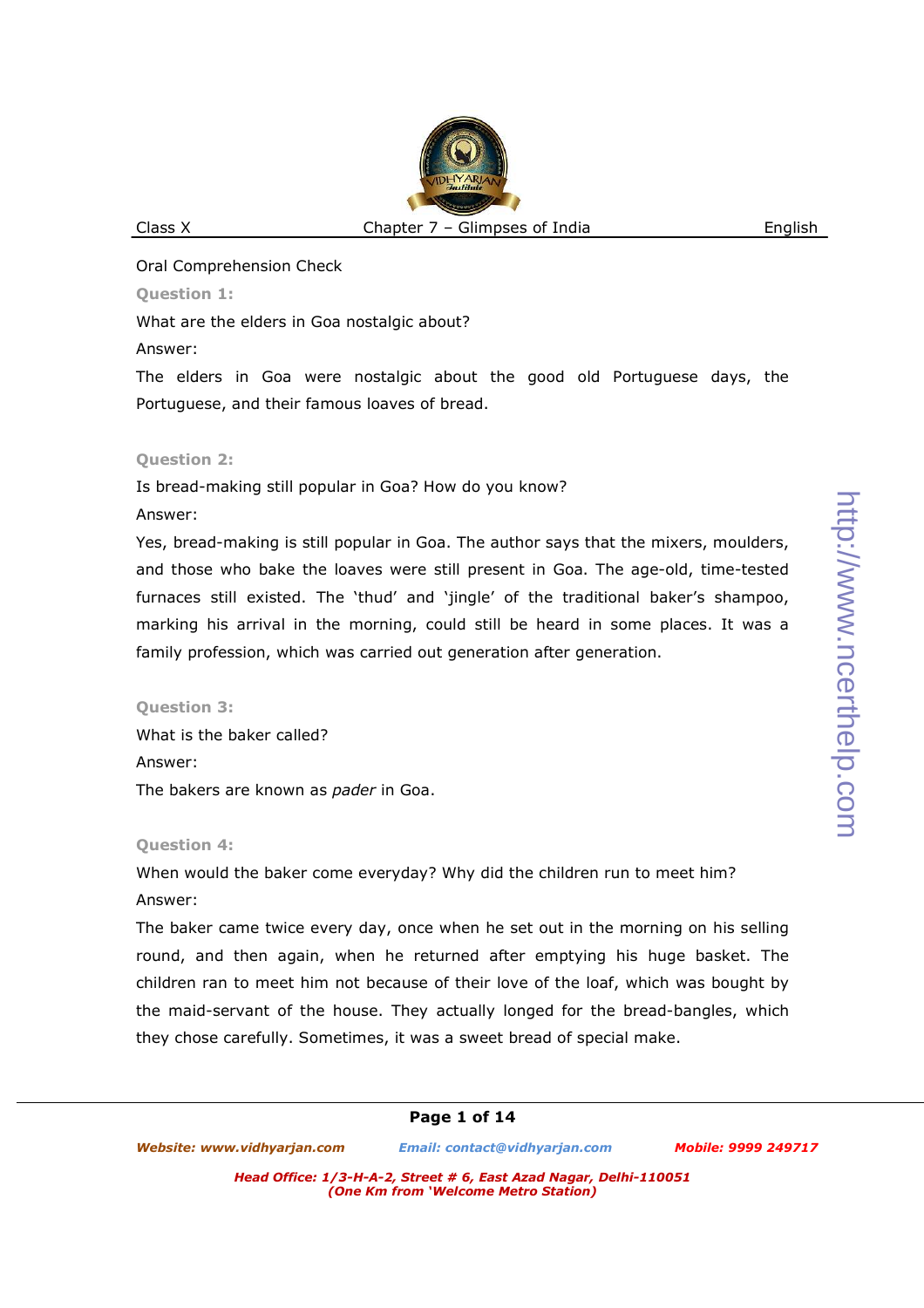**Question 1:**  Match the following. What is a must (i) as marriage gifts? - cakes and bolinhas (ii) for a party or a feast? - sweet bread called bol (iii) for a daughter's engagement? - bread (iv) for Christmas? - sandwiches Answer: (i) as marriage gifts? - sweet bread called bol **(ii)** for a party or a feast? - bread **(iii)** for a daughter's engagement? - sandwiches **(iv)** for Christmas? - cakes and bolinhas

**Question 2:** 

What did the bakers wear: (i) in the Portuguese days? (ii) when the author was young?

Answer:

 (i) In the Portuguese days, the bakers had a peculiar dress known as the *kabai*. It was a single-piece long frock reaching down to the knees.

(ii) When the author was young, he saw the bakers wearing a shirt and trousers, which were shorter than full-length ones and longer than half pants.

**Question 3:** 

Who invites the comment − "he is dressed like a *pader*"? Why?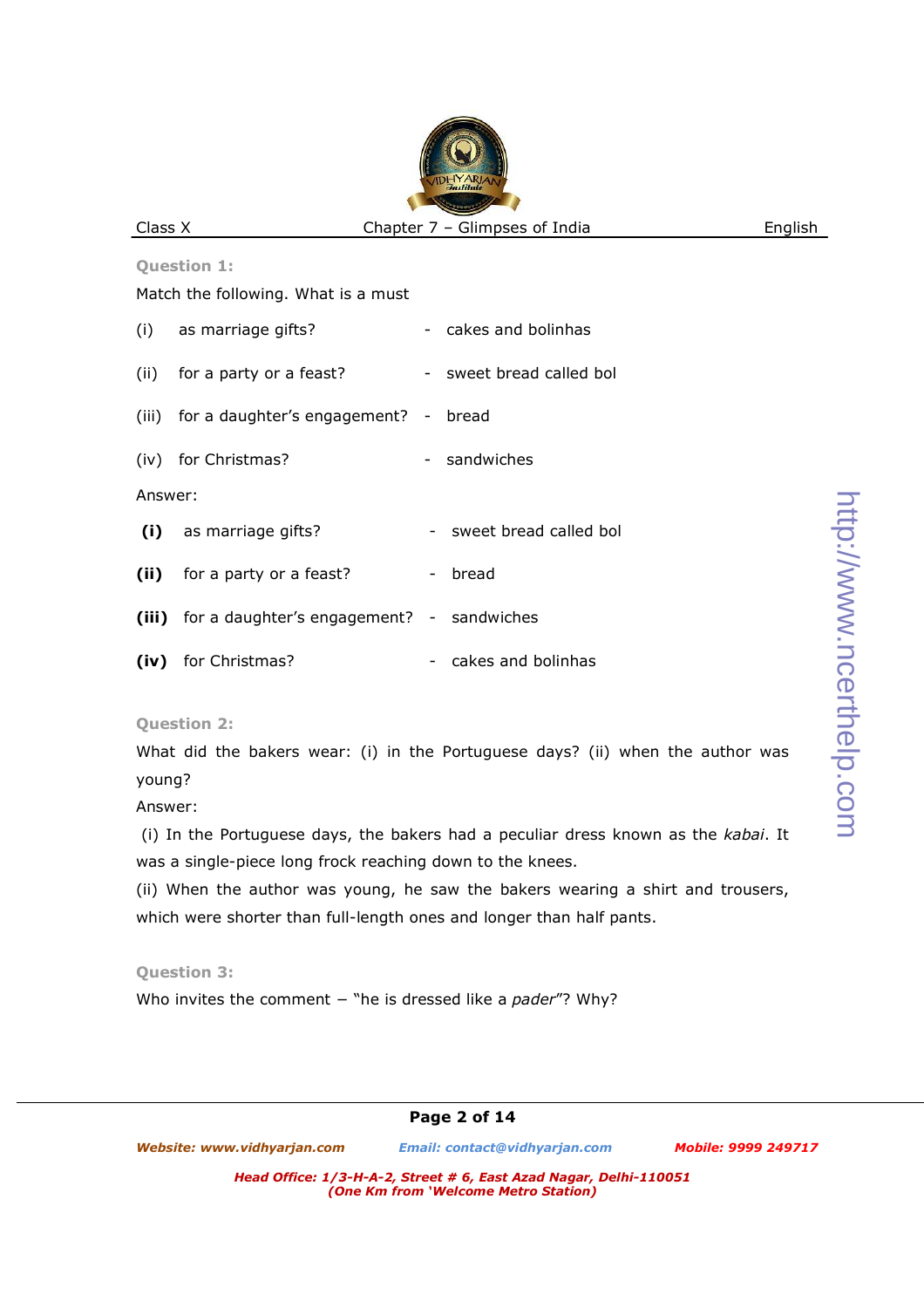#### Answer:

Anyone who wears a half-pant which reaches just below the knees invites the comment that "he is dressed like a *pader*". This was so because the bakers were known as *pader* and they wore such half pants.

### **Question 4:**

Where were the monthly accounts of the baker recorded?

Answer:

The monthly accounts of the baker were recorded on some wall in pencil.

# **Question 5:**

What does a 'jackfruit-like appearance' mean?

Answer:

A 'jackfruit-like appearance' means a plump physique. Such a physique was linked to the bakers because they never starved. Baking was a profitable profession. The baker, his family, and his servants always looked happy and prosperous and had a 'jackfruit-like appearance'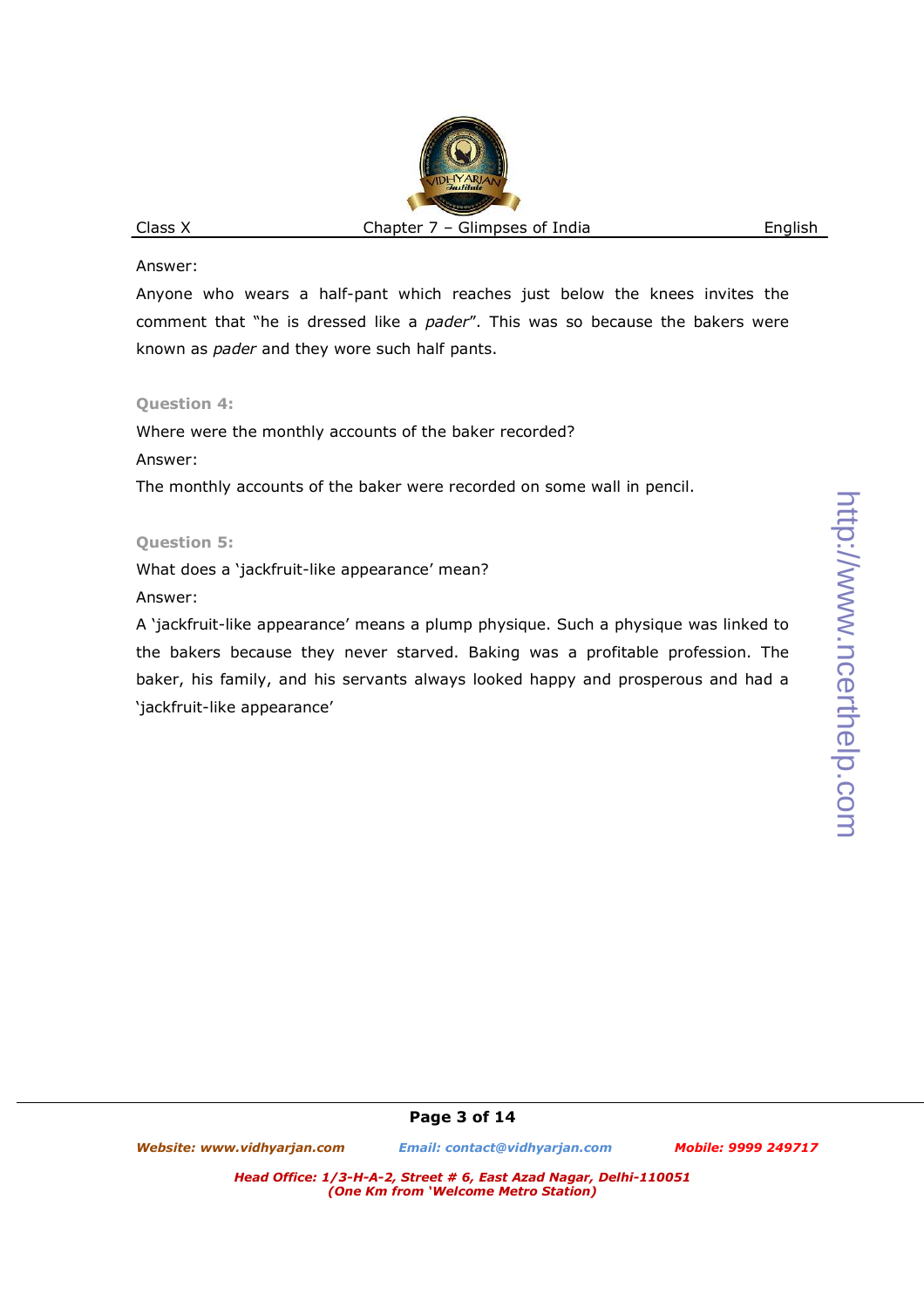Thinking About the Text

## **Question 1:**

Which of these statements are correct?

(i) The *pader* was an important person in the village in old times.

(ii) *Paders* still exist in Goan villages.

(iii) The *paders* went away with the Portuguese.

(iv) The *paders* continue to wear a single-piece long frock.

(v) Bread and cakes were an integral part of Goan life in the old days.

(vi) Traditional bread-baking is still a very profitable business.

(vii) *Paders* and their families starve in the present times.

Answer:

 **(i)**The *pader* was an important person in the village in old times.

# **Answer:** Correct

**(ii)** *Paders* still exist in Goan villages.

**Answer:** Correct

**(iii)**The *paders* went away with the Portuguese.

**Answer:** Incorrect. The *paders* still exist in Goan villages.

**(iv)**The *paders* continue to wear a single-piece long frock.

**Answer:** Incorrect. The *paders* wear shirts, and trousers that are shorter than fulllength ones and longer than half pants.

**(v)**Bread and cakes were an integral part of Goan life in the old days.

**Answer:** Incorrect. Bread and cakes are still an integral part of Goan life.

**(vi)**Traditional bread-baking is still a very profitable business.

**Answer:** Correct

**(vii)***Paders* and their families starve in the present times.

**Answer:** Incorrect. Baking is still a very profitable business in Goa.

# **Question 2:**

Is bread an important part of Goan life? How do you know this?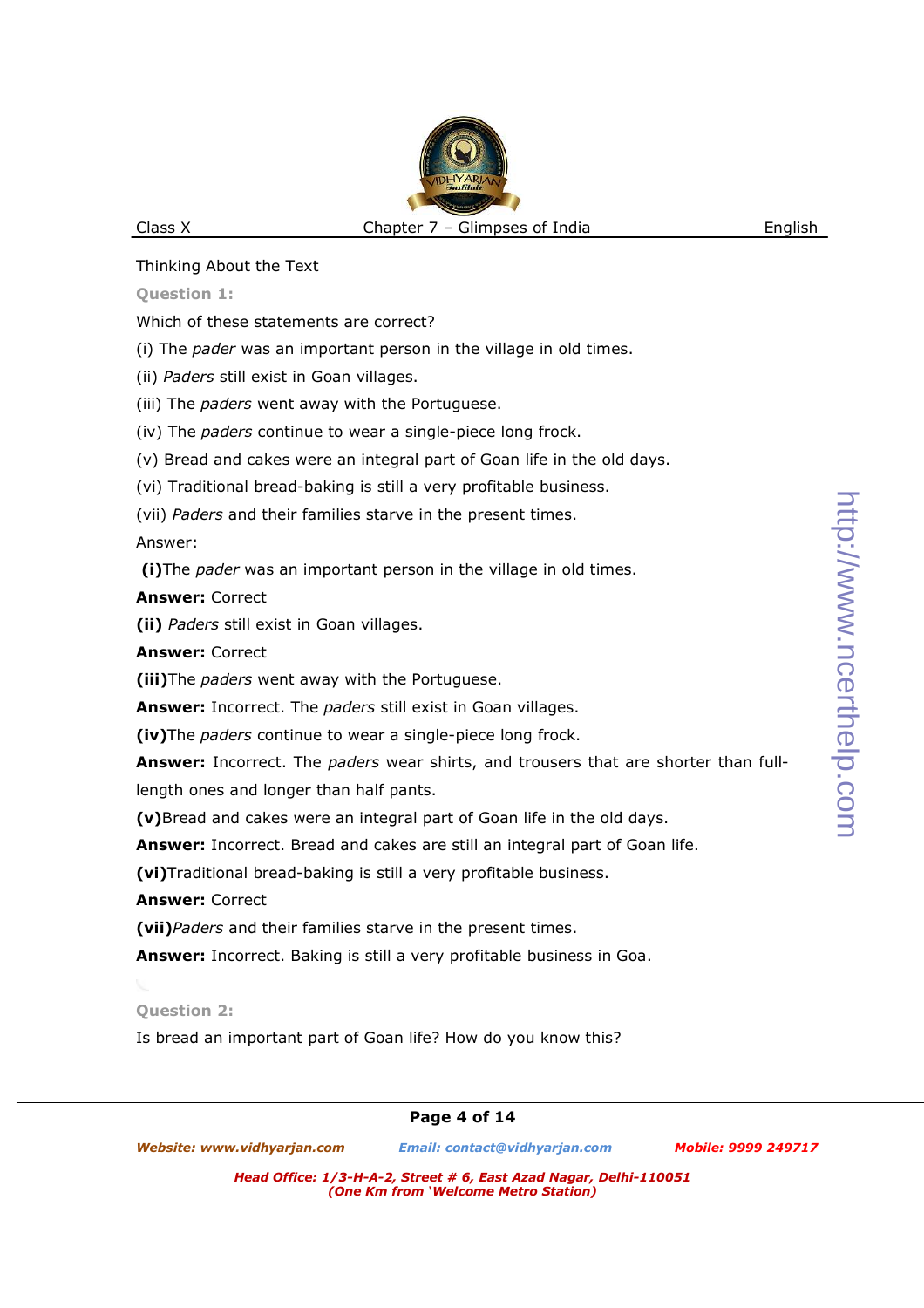#### Answer:

Bread is an important part of Goan life. Marriage gifts are meaningless without the sweet bread known as the bol. For a party, bread is a must, while for Christmas, cakes and bolinhas are a must. Sandwiches must be prepared by the lady of the house on her daughter's engagement. The author says that everybody loves the fragrance of loaves. The elders were given loaves and the children were given breadbangles, which they longed for. Also, the fact that bakery is a profitable profession shows that the love for bread is enormous in Goa.

### **Question 3:**

Tick the right answer. What is the tone of the author when he says the following?

(i) The thud and the jingle of the traditional baker's bamboo can still be heard in some places. (nostalgic, hopeful, sad)

(ii) Maybe the father is not alive but the son still carries on the family profession. (nostalgic, hopeful, sad)

(iii) I still recall the typical fragrance of those loaves. (nostalgic, hopeful, naughty)

(iv) The tiger never brushed his teeth. Hot tea could wash and clean up everything so nicely, after all. (naughty, angry, funny)

(v) Cakes and bolinhas are a must for Christmas as well as other festivals. (sad, hopeful, matter-of-fact)

(vi) The baker and his family never starved. They always looked happy and prosperous. (matter-of-fact, hopeful, sad)

Answer:

## **(i)**

The thud and the jingle of the traditional baker's bamboo can still be heard in some places.

**Answer:** Nostalgic

**(ii)**

Maybe the father is not alive but the son still carries on the family profession.

**Answer:** Nostalgic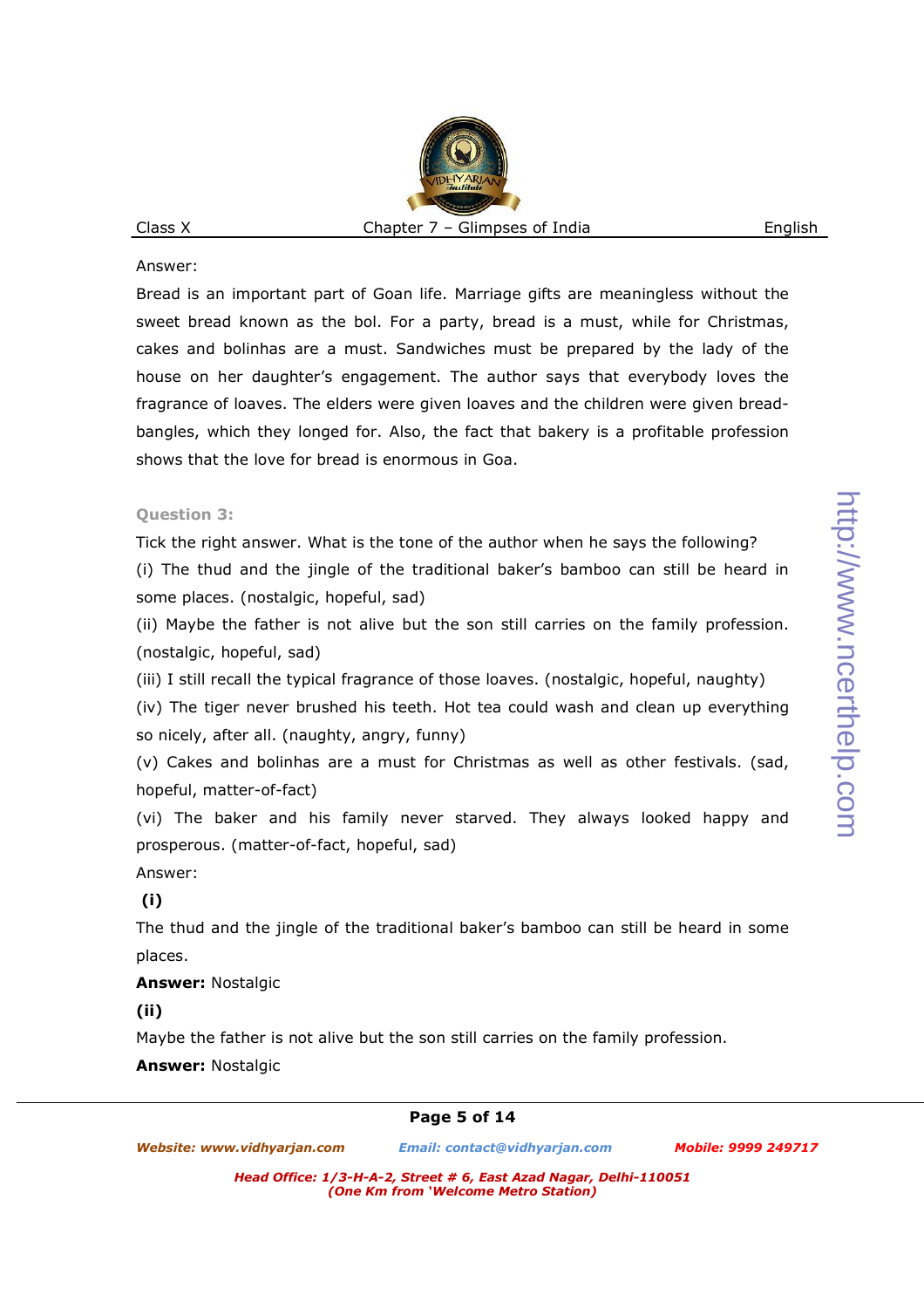# **(iii)**

I still recall the typical fragrance of those loaves.

**Answer:** Nostalgic

# **(iv)**

The tiger never brushed his teeth. Hot tea could wash and clean up everything so nicely, after all.

## **Answer:** Funny

**(v)**

Cakes and bolinhas are a must for Christmas as well as other festivals.

**Answer:** Matter-of-fact

# **(vi)**

The baker and his family never starved. They always looked happy and prosperous. **Answer:** Matter-of-fact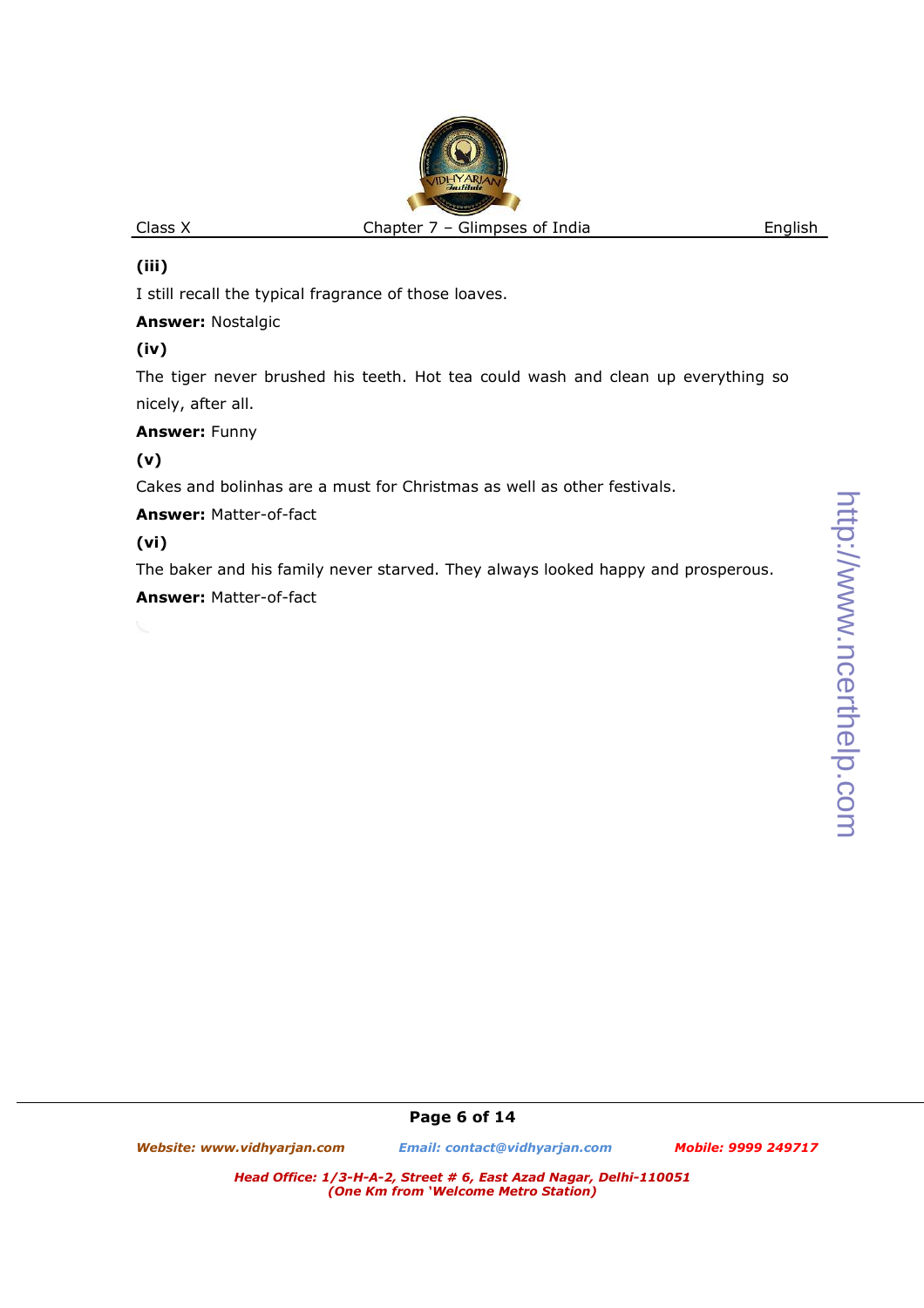Thinking About the Text

**Question 1:** 

Where is Coorg?

Answer:

Coorg is the smallest district of Karnataka, located midway between Mysore and Mangalore.

### **Question 2:**

What is the story about the Kodavu people's descent?

Answer:

According to the author, the fiercely independent people of Coorg are possibly of Greek or Arabic descent. A part of Alexander's army moved south along the coast. They settled there when return became impractical. These people married amongst the locals and their culture is evident in the martial traditions, marriage and religious rites, which are distinct from the Hindu mainstream.

The Kodavus wear a long, black coat, with an embroidered waist-belt, known as *kuppia*. It resembles the *kuffia* worn by the Arabs and the Kurds, hence supporting the theory of their Arab origin.

### **Question 3:**

What are some of the things you now know about

- (i) the people of Coorg?
- (ii) the main crop of Coorg?
- (iii) the sports it offers to tourists?
- (iv) the animals you are likely to see in Coorg?
- (v) its distance from Bangalore, and how to get there?

### Answer:

 **(i)**The people of Coorg are fiercely independent. They are of Greek or Arabic descent. They have a tradition of hospitality. They enjoy recounting numerous tales of valour related to their sons and fathers. Kodavus are the only people in India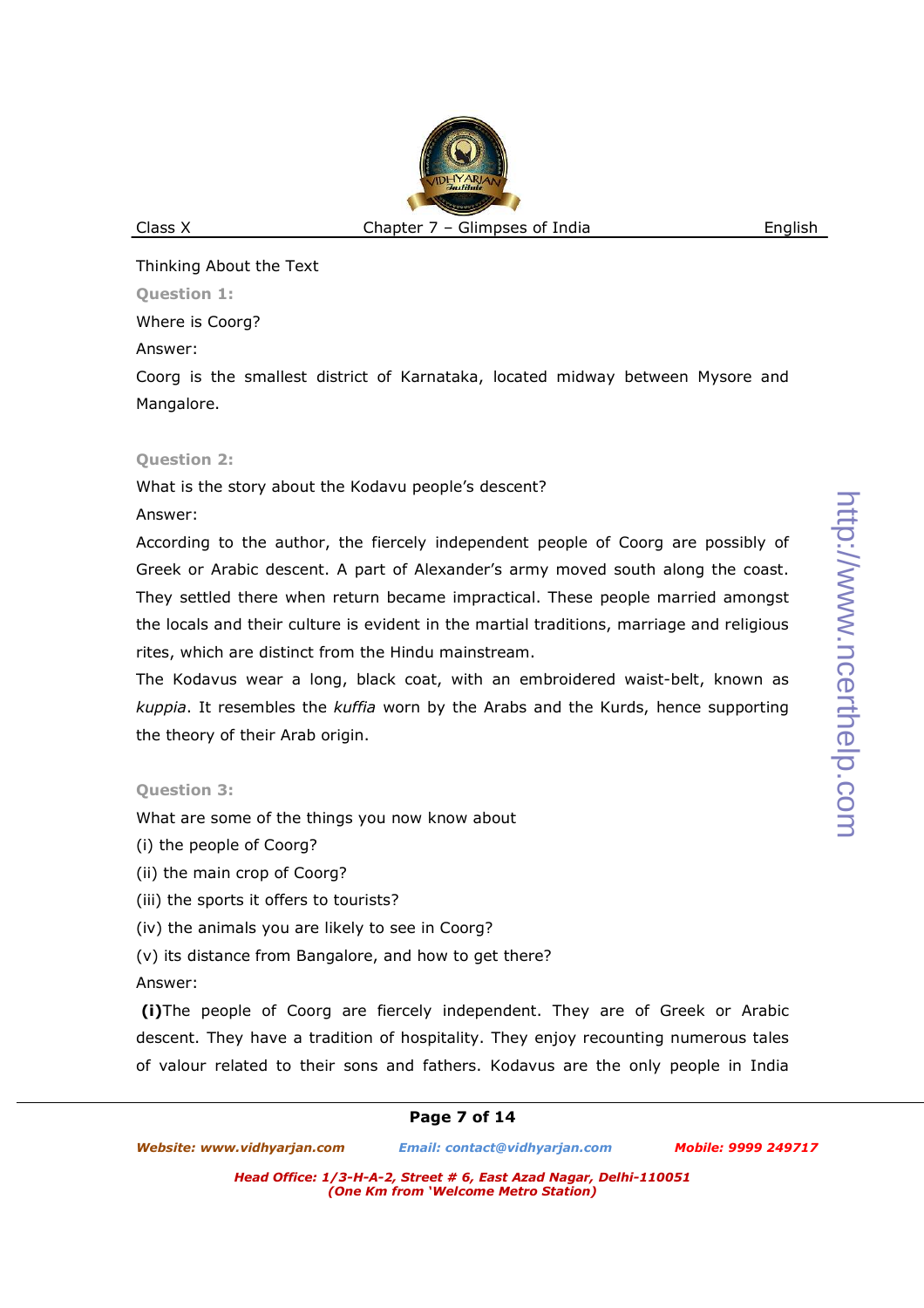permitted to carry firearms without a license. The author has described the people of Coorg as a proud race of martial men and beautiful women.

**(ii)** Coffee is the main crop of Coorg. The coffee estates stand tucked under tree canopies in prime corners.

**(iii)** The sports that Coorg offers to tourists are river rafting, canoeing, rappelling, rock climbing, mountain biking, and trekking.

**(iv)** The animals that one is likely to see in Coorg are birds, bees, butterflies, macaques, Malabar squirrels, langurs, loris, and wild elephants.

**(v)** The distance between Coorg and Bangalore is around 260 km. There are two routes to Coorg from Bangalore and both are of the same distance. The most frequented route is the one via Mysore. The other route is via Neelamangal, Kunigal, and Chanrayanapatna.

### **Question 4:**

Here are six sentences with some words in italics. Find phrases from the text that have the same meaning. (Look in the paragraphs indicated)

(i) During monsoons it rains so heavily *that tourists do not visit Coorg*. (para 2)

(ii) *Some people say that* Alexander's army moved south along the coast and settled there. (para 3)

(iii) The Coorg people *are always ready to tell* stories of their sons' and fathers' valour. (para 4)

(iv) *Even people who normally lead an easy and slow life get smitten by* the highenergy adventure sports of Coorg. (para 6)

(v) The theory of the Arab origin *is supported by* the long coat with embroidered waist-belt they wear. (para 3)

(vi) Macaques, Malabar squirrels *observe you carefully* from the tree canopy. (para 7)

### Answer:

 **(i)** keep many visitors away

**(ii)** as one story goes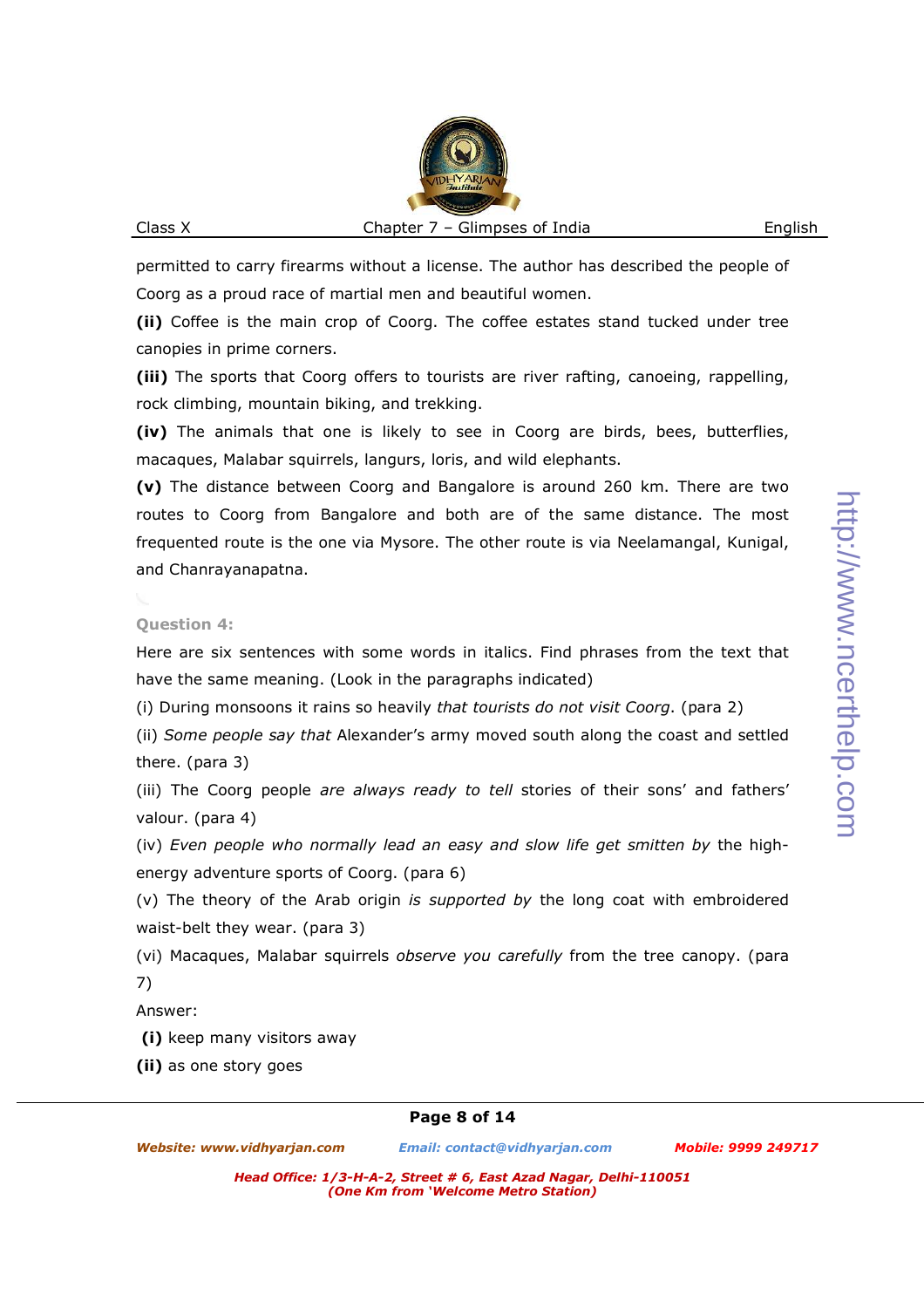**(iii)**are more than willing to recount **(iv)** the most laidback individuals become converts to **(v)** draws support from **(vi)** keep a watchful eye

#### **Question 1:**

Here are some nouns from the text.

culture monks surprise experience weather tradition

Work with a partner and discuss which of the nouns can collocate with which of the adjectives given below. The first one has been done for you.

unique terrible unforgettable serious ancient wide sudden

|         |                   | (i) culture : unique culture, ancient culture                                |
|---------|-------------------|------------------------------------------------------------------------------|
|         |                   |                                                                              |
|         |                   |                                                                              |
|         |                   |                                                                              |
|         |                   |                                                                              |
|         |                   |                                                                              |
| Answer: |                   |                                                                              |
|         |                   | (i) culture : unique culture, ancient culture                                |
|         |                   | (ii) monks: : serious monks                                                  |
|         |                   | (iii) surprise: : unique surprise, terrible surprise, unforgettable surprise |
|         | (iv) experience : | unique experience, terrible experience, unforgettable<br>experience          |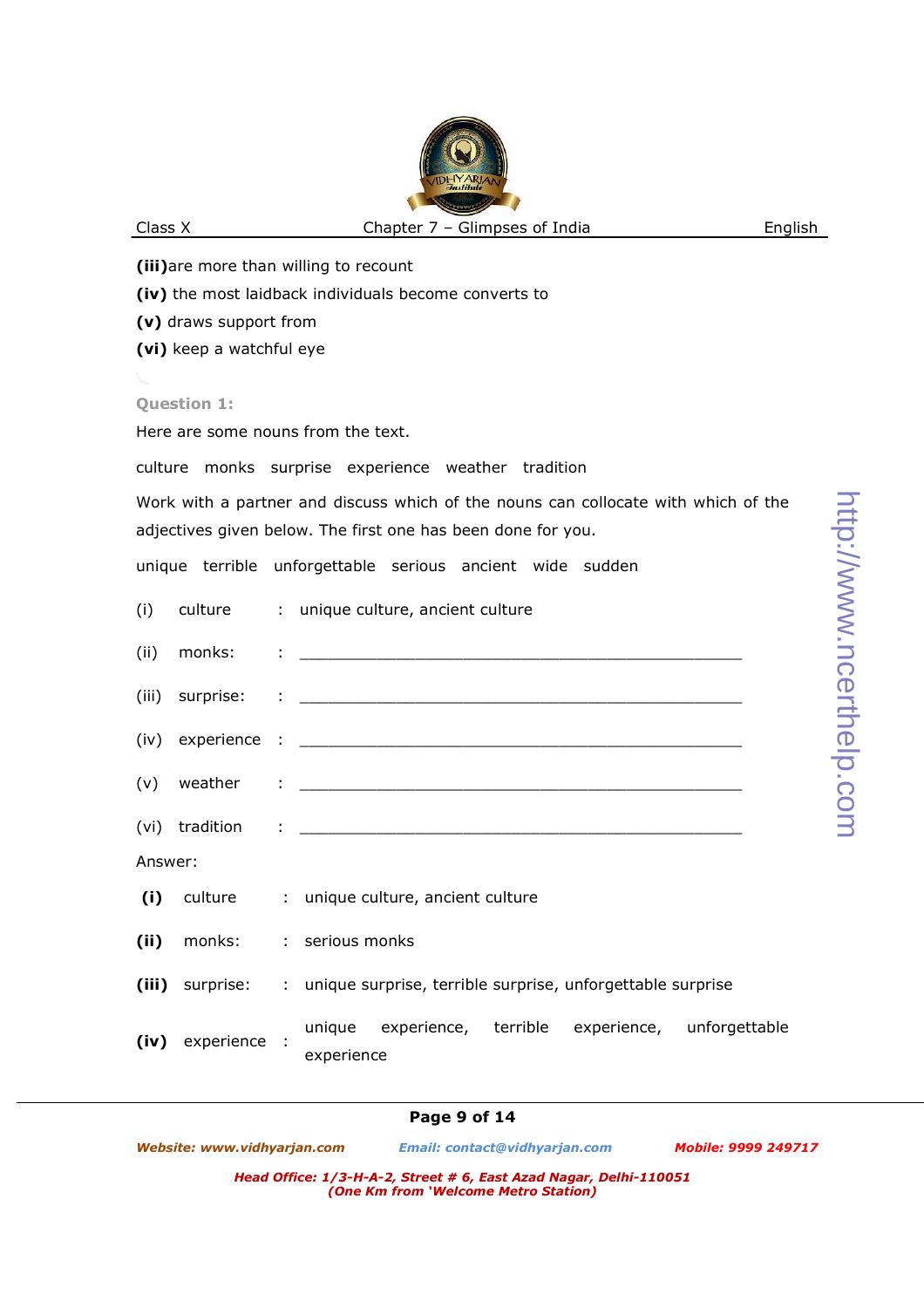- **(v)** weather : terrible weather
- **(vi)** tradition : unique tradition, ancient tradition

### **Question 2:**

Complete the following phrases from the text. For each phrase, can you find at least one other word that would fit into the blank?

- (i) tales of  $\_$
- $(i)$  coastal  $\qquad \qquad \qquad$
- $(iii)$  a piece of  $\qquad \qquad$
- $(iv)$  evergreen  $\_$
- (v) \_\_\_\_\_\_\_\_\_\_\_\_\_ plantations
- (vi) \_\_\_\_\_\_\_\_\_\_\_\_\_bridge
- (vii) wild \_\_\_\_\_\_\_\_\_\_\_\_\_\_\_\_\_\_

You may add your own examples to this list.

Answer:

## **From the text**

**(i)** tales of valour

(ii) coastal town

**(iii)** a piece of heaven

- **(iv)** evergreen rainforests
- **(v)** coffee plantations
- **(vi)** rope bridge

**(vii)** wild elephants

## **Other than the text**

**(i)** tales of morality

**(ii)**coastal food

**(iii)**a piece of cake

**(iv)**evergreen hero

**(v)**crop plantations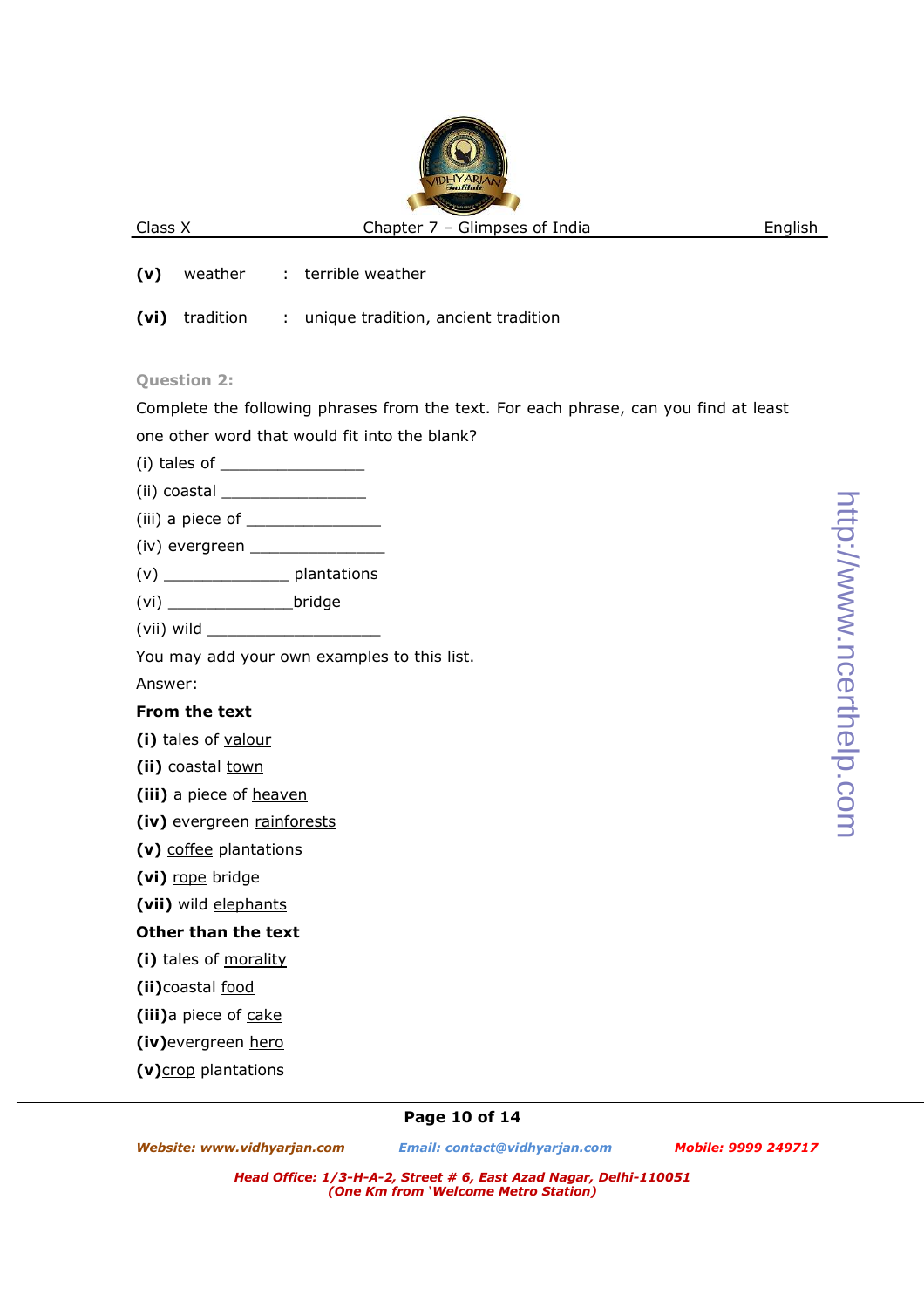**(vi)**sturdy bridge **(vii)**wild beasts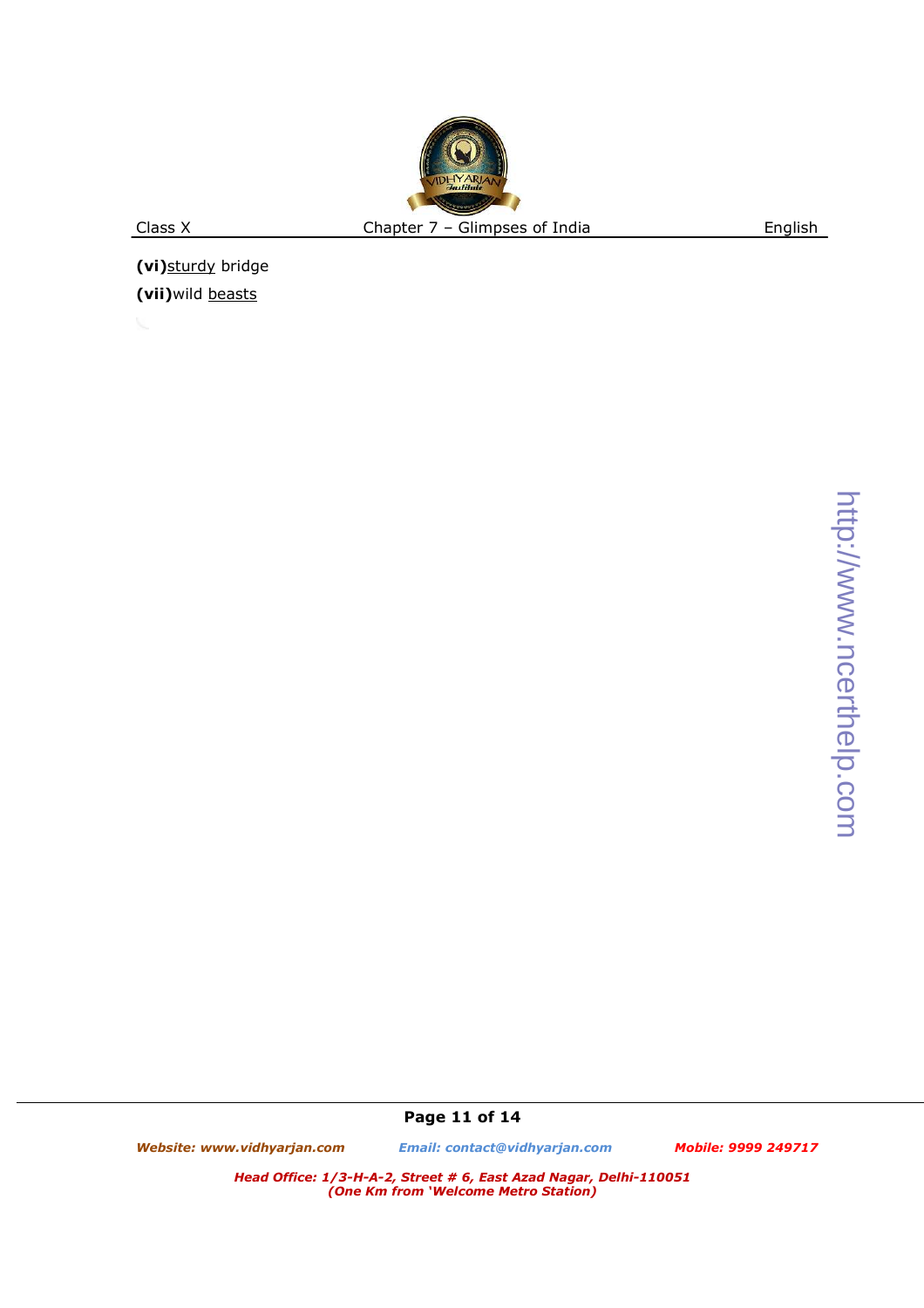### Thinking About Language

**Question 1:** 

1. Look at these words: *upkeep*, *downpour*, *undergo*, *dropout*, *walk-in.* They are built up from a verb (*keep*, *pour*, *go*, *drop*, *walk*) and an adverb or a particle (*up*, *down*, *under*, *out*, *in*).

Use these words appropriately in the sentences below. You may consult a dictionary.

(i) A heavy \_\_\_\_\_\_\_\_\_\_\_ has been forecast due to low pressure in the Bay of Bengal.

(ii) Rakesh will example major surgery tomorrow morning.

(iii) My brother is responsible for the \_\_\_\_\_\_\_\_\_\_\_\_\_\_\_\_\_\_\_of our family property.

(iv) The \_\_\_\_\_\_\_\_\_\_\_\_rate for this accountancy course is very high.

(v) She went to the Enterprise Company to attend a **Example 2** interview.

2. Now fill in the blanks in the sentences given below by combining the verb given in brackets with one of the words from the box as appropriate.

| $\vert$ over $\vert$ by $\vert$ through $\vert$ out $\vert$ up $\vert$ down $\vert$ |  |  |  |
|-------------------------------------------------------------------------------------|--|--|--|
|-------------------------------------------------------------------------------------|--|--|--|

(i) The Army attempted unsuccessfully to \_\_\_\_\_\_\_\_\_\_\_ the government. (throw)

(ii) Scientists are on the brink of a major \_\_\_\_\_\_\_\_\_\_\_\_\_\_\_\_\_in cancer research. (break)

(iii) The State Government plans to build a \_\_\_\_\_\_\_\_\_\_\_\_\_\_for Bhubaneswar to speed up traffic on the main highway. (pass)

(iv) Gautama's \_\_\_\_\_\_\_\_\_\_\_\_on life changed when he realised that the world is full of sorrow. (look)

(v) Rakesh seemed unusually \_\_\_\_\_\_\_\_\_\_\_\_\_\_\_ after the game. (cast)

Answer:

**1.**

**(i)**A heavy downpour has been forecast due to low pressure in the Bay of Bengal.

**(ii)**Rakesh will undergo major surgery tomorrow morning.

**(iii)**My brother is responsible for the upkeep of our family property.

**(iv)**The dropout rate for this accountancy course is very high.

**(v)**She went to the Enterprise Company to attend a walk-in interview.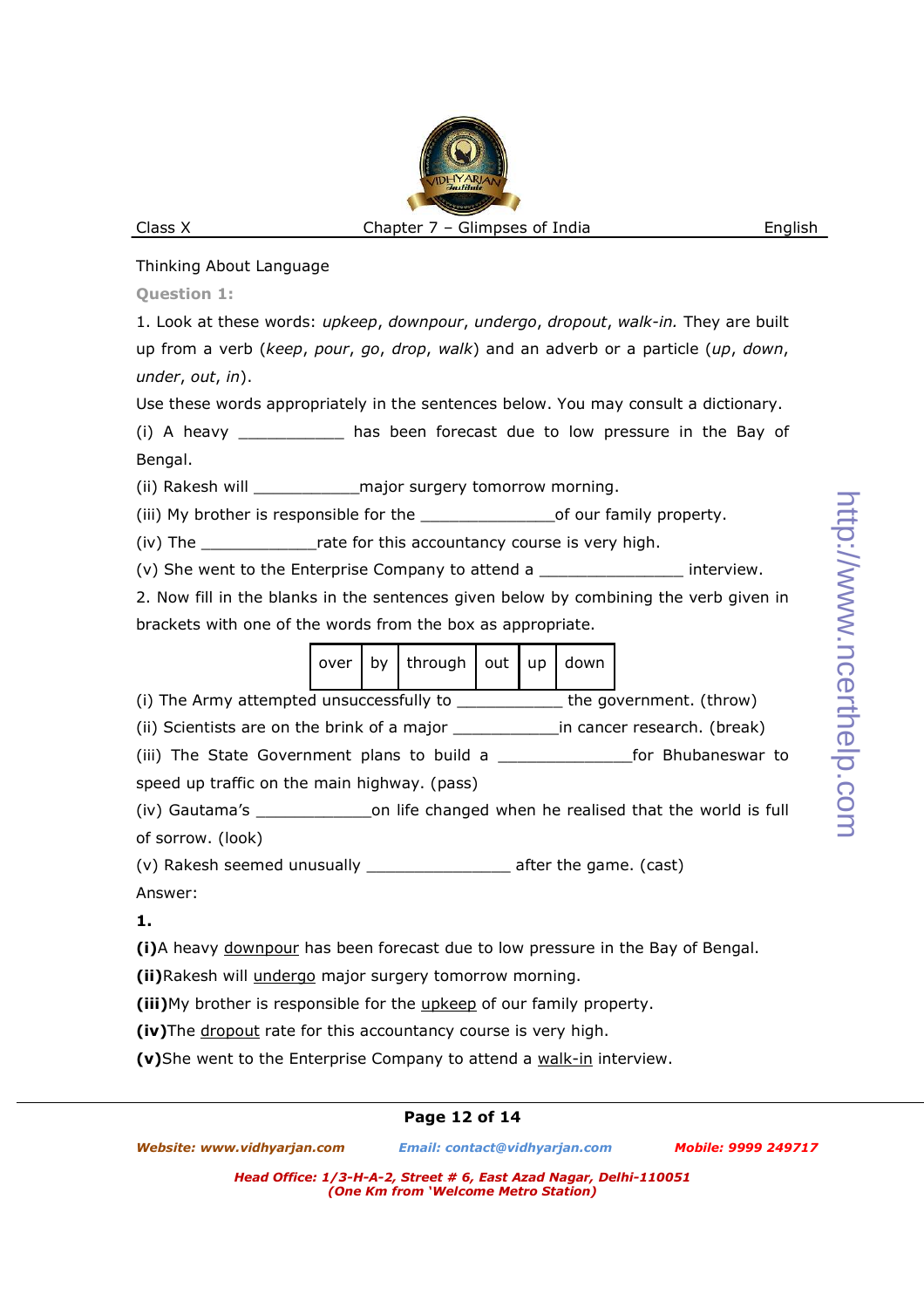**2.**

(i) The Army attempted unsuccessfully to overthrow the Government.

**(ii)**Scientists are on the brink of a major breakthrough in cancer research.

**(iii)**The State Government plans to build a by-pass for Bhubaneswar to speed up traffic on the main highway.

**(iv)** Gautama's outlook on life changed when he realized that the world is full of sorrow.

**(v)**Rakesh seemed unusually downcast after the game.